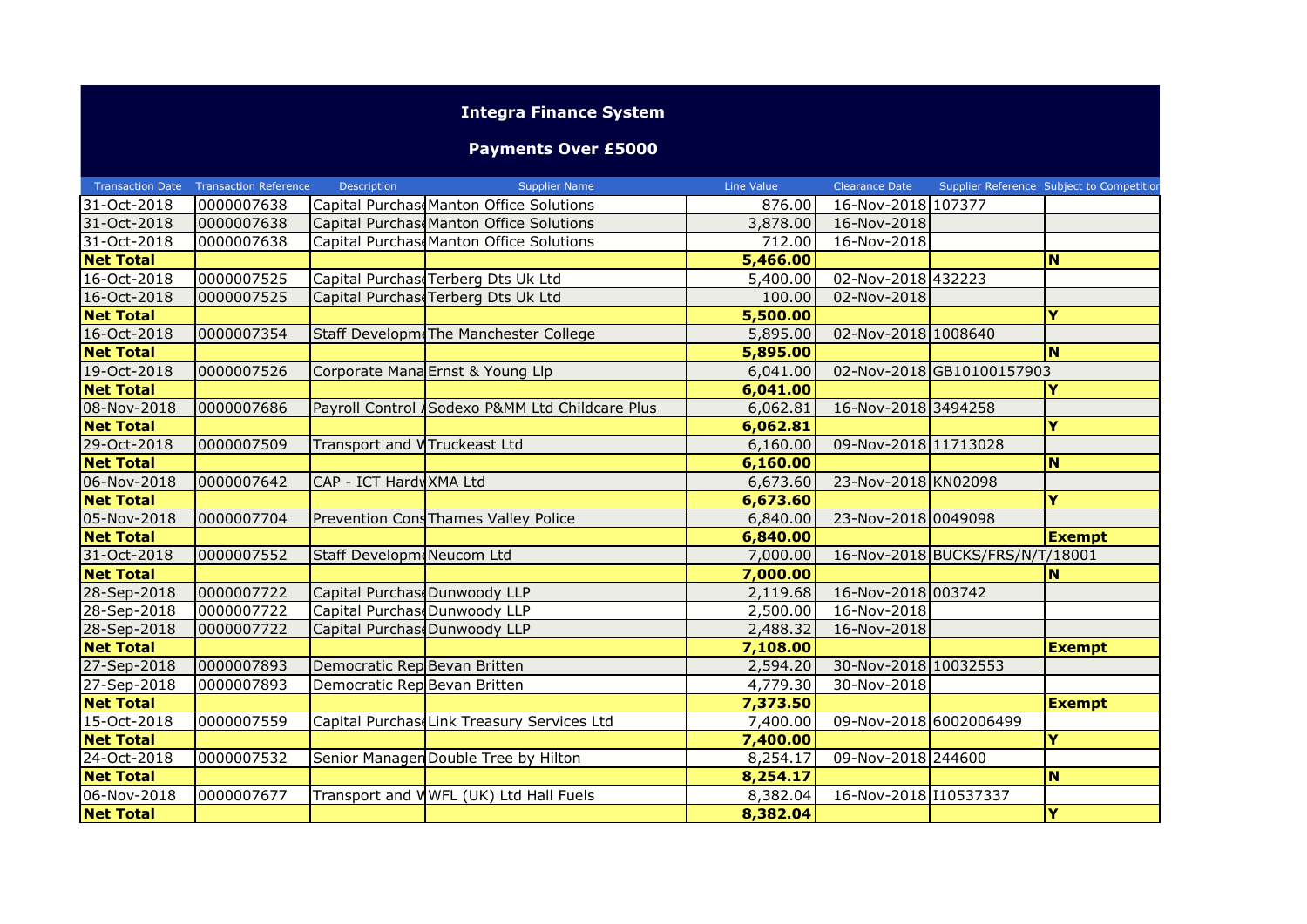| 21-Sep-2018      | 0000006975 | Capital Purchase Receptek |                                                  | 8,991.95   | 09-Nov-2018 58470      |                          |                         |
|------------------|------------|---------------------------|--------------------------------------------------|------------|------------------------|--------------------------|-------------------------|
| <b>Net Total</b> |            |                           |                                                  | 8,991.95   |                        |                          | Y                       |
| $10 - Sep-2018$  | 0000007819 |                           | Staff Developm CFOA Services Ltd                 | 10,250.00  | 30-Nov-2018 CSL17535   |                          |                         |
| <b>Net Total</b> |            |                           |                                                  | 10,250.00  |                        |                          | <b>Exempt</b>           |
| 24-Oct-2018      | 0000007484 |                           | Equipment Man Bristol Uniform Limited (Care A/C) | 16,956.00  | 30-Nov-2018 472582     |                          |                         |
| <b>Net Total</b> |            |                           |                                                  | 16,956.00  |                        |                          | Y                       |
| 30-Oct-2018      | 0000007557 |                           | Payroll Control / Buckinghamshire County Council | 19,611.94  |                        | 09-Nov-2018 LGPSEESOCT18 |                         |
| <b>Net Total</b> |            |                           |                                                  | 19,611.94  |                        |                          | Y                       |
| 23-Nov-2018      | 0000007895 |                           | Staff Developm The Fire Service College Limited  | 23,667.24  | 30-Nov-2018 814497     |                          |                         |
| <b>Net Total</b> |            |                           |                                                  | 23,667.24  |                        |                          | Y                       |
| 05-Nov-2018      | 0000007660 |                           | ICT Computer SAirbus Defence And Space           | 28,500.00  | 23-Nov-2018 IN032689   |                          |                         |
| <b>Net Total</b> |            |                           |                                                  | 28,500.00  |                        |                          | Y                       |
| 09-Nov-2018      | 0000007882 |                           | Gerrards Cross London & Quadrant Housing Trust   | 10,794.00  | 30-Nov-2018 916444     |                          |                         |
| 09-Nov-2018      | 0000007882 |                           | Gerrards Cross London & Quadrant Housing Trust   | 10,794.00  | 30-Nov-2018            |                          |                         |
| 09-Nov-2018      | 0000007882 |                           | Gerrards Cross London & Quadrant Housing Trust   | 10,794.00  | 30-Nov-2018            |                          |                         |
| <b>Net Total</b> |            |                           |                                                  | 32,382.00  |                        |                          | N/A                     |
| 22-May-2018      | 0000007685 |                           | Capital Purchase Hub Professional Services Ltd   | 1,000.00   | 23-Nov-2018 SI-000498  |                          |                         |
| 22-May-2018      | 0000007685 |                           | Capital Purchase Hub Professional Services Ltd   | 10,000.00  | 23-Nov-2018            |                          |                         |
| 22-May-2018      | 0000007685 |                           | Capital Purchase Hub Professional Services Ltd   | 10,000.00  | 23-Nov-2018            |                          |                         |
| 22-May-2018      | 0000007685 |                           | Capital Purchase Hub Professional Services Ltd   | 16,570.17  | 23-Nov-2018            |                          |                         |
| <b>Net Total</b> |            |                           |                                                  | 37,570.17  |                        |                          | Y                       |
| 07-Nov-2018      | 0000007733 |                           | Short-term CredUpdata Infrastructure Uk          | 53,052.86  | 23-Nov-2018 6092014073 |                          |                         |
| <b>Net Total</b> |            |                           |                                                  | 53,052.86  |                        |                          | $\overline{\mathbf{Y}}$ |
| 13-Nov-2018      | 0000007728 |                           | Capital Purchase Emergency One                   | 54,567.71  | 30-Nov-2018 22195      |                          |                         |
| <b>Net Total</b> |            |                           |                                                  | 54,567.71  |                        |                          | Y                       |
| 13-Nov-2018      | 0000007729 |                           | Capital Purchase Emergency One                   | 54,567.71  | 30-Nov-2018 22193      |                          |                         |
| <b>Net Total</b> |            |                           |                                                  | 54,567.71  |                        |                          | Y                       |
| 19-Nov-2018      | 0000007773 |                           | Apprentices AgeEncompass Select Limited          | 31,497.85  | 23-Nov-2018 1074       |                          |                         |
| 19-Nov-2018      | 0000007773 |                           | Apprentices AgeEncompass Select Limited          | 20,746.53  | 23-Nov-2018            |                          |                         |
| 19-Nov-2018      | 0000007773 |                           | Apprentices AgeEncompass Select Limited          | 5,022.53   | 23-Nov-2018            |                          |                         |
| 19-Nov-2018      | 0000007773 |                           | Apprentices AgeEncompass Select Limited          | 1,331.80   | 23-Nov-2018            |                          |                         |
| 19-Nov-2018      | 0000007773 |                           | Apprentices AgeEncompass Select Limited          | 1,331.80   | 23-Nov-2018            |                          |                         |
| $19 - Nov-2018$  | 0000007773 |                           | Apprentices AgeEncompass Select Limited          | 1,472.06   | 23-Nov-2018            |                          |                         |
| 19-Nov-2018      | 0000007773 |                           | Apprentices AgeEncompass Select Limited          | 1,771.77   | 23-Nov-2018            |                          |                         |
| 19-Nov-2018      | 0000007773 |                           | Apprentices AgeEncompass Select Limited          | 1,472.06   | 23-Nov-2018            |                          |                         |
| <b>Net Total</b> |            |                           |                                                  | 64,646.40  |                        |                          | Y                       |
| 19-Oct-2018      | 0000007412 |                           | Capital Purchase T Clarke Contracting Ltd        | 87,173.55  | 02-Nov-2018 18100260   |                          |                         |
| <b>Net Total</b> |            |                           |                                                  | 87,173.55  |                        |                          | Y                       |
| 09-Nov-2018      | 0000007785 | Capital Purchas Kingerlee |                                                  | 695,086.00 | 23-Nov-2018 CSI001356  |                          |                         |
| <b>Net Total</b> |            |                           |                                                  | 695,086.00 |                        |                          | Y                       |